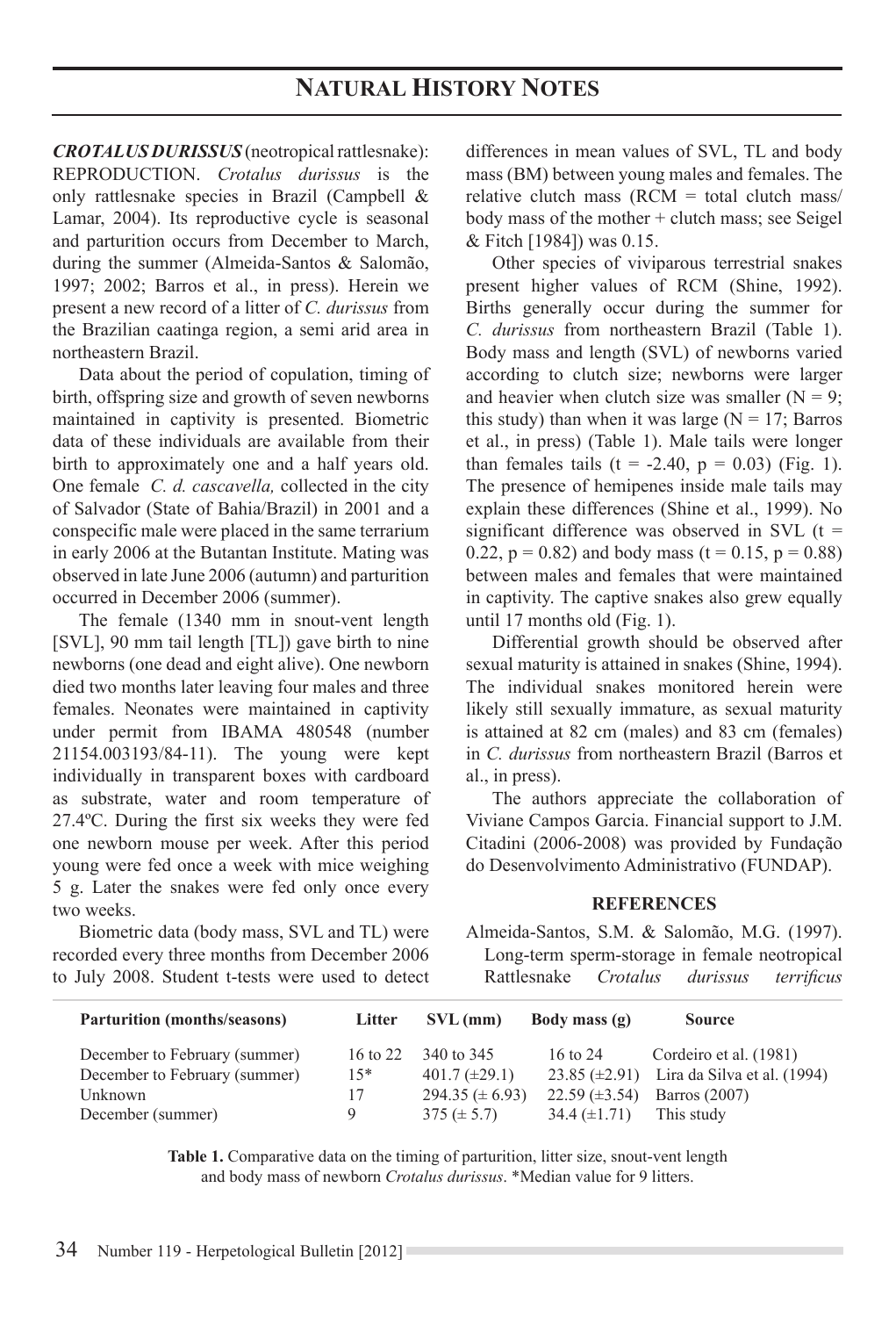(Viperidae: Crotalinae). *Japanese J*. *Herpetol.* **17**, 46-52.

- Almeida-Santos, S.M. & Salomão, M.G. (2002). Reproduction in neotropical pitvipers, with emphasis on species of the genus *Bothrops*. In: *Biology of the Vipers*. Schuett, G.W., Höggren, M., Douglas, M.E. & Greene, H.W. (Eds.). Pp. 445-462. Carmel Indiana: Eagle Mountain.
- Barros, V.A. (2007). Biologia reprodutiva de *Crotalus durissus cascavella* do Nordeste do Brasil. Monografia de conclusão de curso. Departamento de Zoologia. Universidade Estadual Paulista, Botucatu, São Paulo, Brasil.
- Barros, V.A., Sueiro, L.R. & Almeida-Santos, S.M. (in press). Reproductive biology of *Crotalus durissus* from Northeastern Brazil. *Herpetol. J.*
- Campbell, J.A. & Lamar, W.W. (2004). *The Venomous Reptiles of the Western Hemisphere.*  Ithaca, New York: Cornell University Press.
- Cordeiro, C.L.S., Hoge, A.R. & Sawaya, P. (1981). Criação de serpentes em cativeiro. *Revista Biotério* **1**, 25-30.
- Lira da Silva, R.M., Casais e Silva, L.L., Queiroz, I.B. & Nunes, T.B. (1994). Contribuição à biologia de serpentes da Bahia, Brasil. I-Vivíparas. *Rev. Bras. Zool.* **11**, 187-193.
- Seigel, R.A. & Fitch, H.S. (1984). Ecological patterns of relative clutch mass in snakes. *Oecologia* **61**, 293-301.
- Shine, R. (1992). Relative clutch mass and body shape in lizards and snakes: is reproductive investment constrained or optimized? *Evolution* **46**, 828-833.
- Shine, R. (1994). Sexual size dimorphism in snakes revisited. *Copeia* **2**, 326-346.
- Shine, R., Olsson, M.M., Moore, I.T., LeMaster, M.P. & Mason, R.T. (1999). Why do male snakes have longer tails than females? *Proc. R. Soc. Lond.* **266**, 2147-2151.

Submitted by: JESSYCA MICHELE CITADINI *Departamento de Fisiologia, Instituto de Biociências, Universidade de São Paulo, Rua do Matão, Travessa 14, n 321, 05508 - 900, São Paulo, Brasil*. jessyca.citadini@gmail.com, VERÔNICA ALBERTO BARROS *Laboratório Especial de Ecologia e Evolução, Instituto Butantan, Avenida* 

*Vital Brazil, 1500, 05503-900, São Paulo, São Paulo, Brasil,* GIUSEPPE PUORTO *Museu Biológico, Instituto Butantan, Avenida Vital Brasil, 1500, 05503-900, São Paulo, SP, Brasil* and SELMA MARIA DE ALMEIDA SANTOS *Laboratório Especial de Ecologia e Evolução, Instituto Butantan, Avenida Vital Brazil, 1500, 05503-900, São Paulo, São Paulo, Brasil.*



**Figure 1.** *Crotalus durissus* growth curves; male (dotted line) and female (continuous line). A. Snout-vent length. B. Body mass. C. Tail length.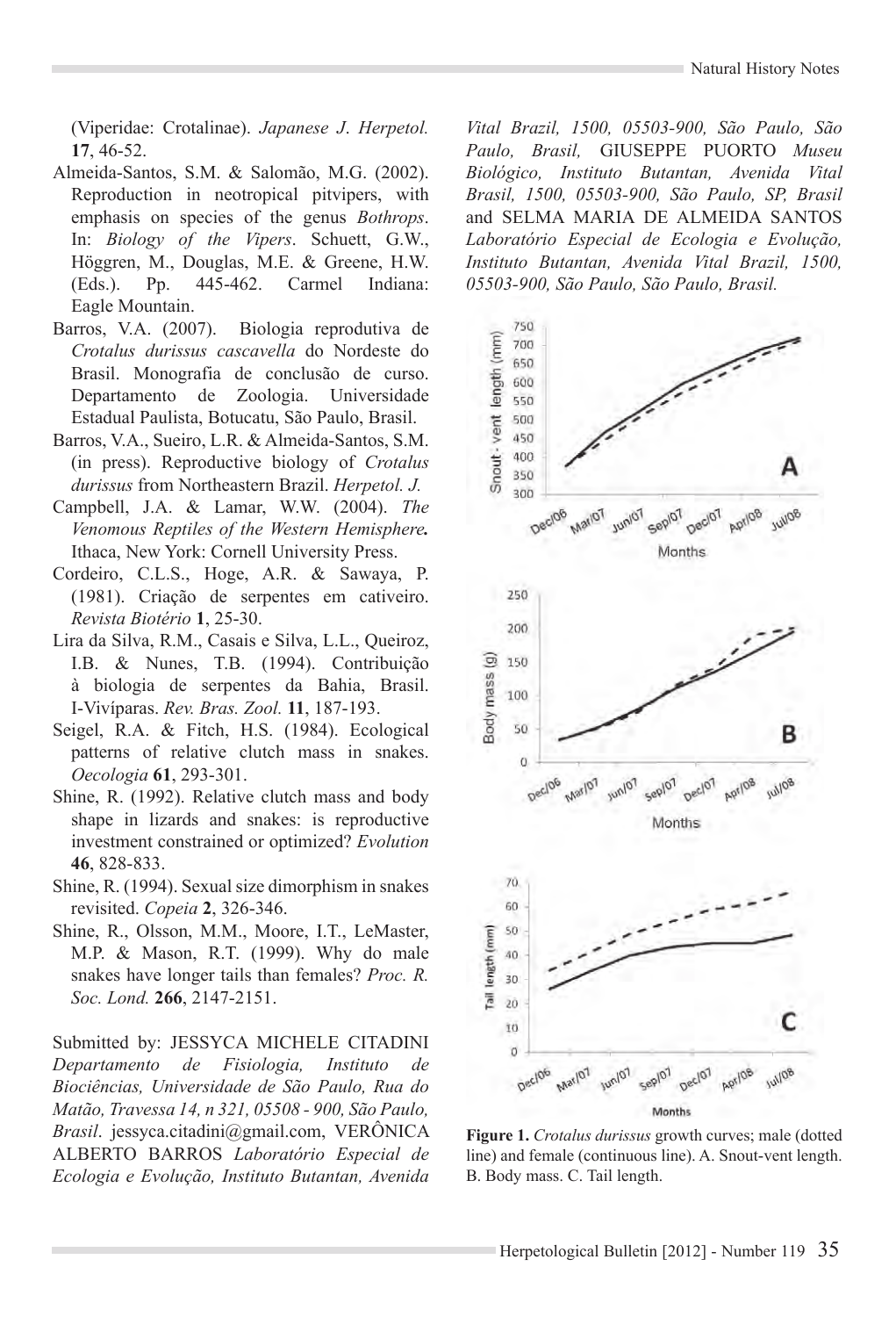*DIPSAS ARTICULATA* (Central American snaileater): MAXIMUM SIZE. *Dipsas articulata* is an uncommon, arboreal and nocturnal snake with a distribution ranging from lowland tropical forests from southeastern Nicaragua to northwestern Panama. On 24 February 2011 at 22:06 we captured an adult male *D. articulata* perched at a height of 4 m in a tree in Caribbean lowland tropical wet forest of Tortuguero National Park, Limón Province, Costa Rica (Fig. 1). The individual measured 501 mm snout-vent-length, 218 mm tail length, and weighed 16 g. At a total length of 719 mm, this specimen represents the longest known record of *D. articulata*, exceeding the largest previous published size record of 712 mm total length (Savage, 2002).

We thank the Ministerio del Ambiente y Energía Sistema Nacional de Áreas de Conservación for granting us research permits.

# **REFERENCE**

Savage, J.M. (2002). *Amphibians and Reptiles of Costa Rica: A Herpetofauana Between Two Continents, Between Two Seas.* Chicago: University Chicago Press.

Submitted by: ALEX FIGUEROA *Department of Biological Sciences, University of New Orleans, New Orleans, LA, 70122, USA,* afigueroa21@ gmail.com and TODD R. LEWIS *Caño Palma Biological Station, Limón Province, Costa Rica.*



**Figure 1.** *Dipsas articulata*. Photograph by Alex Figueroa.

*PELOPHYLAX LESSONAE* (pool frog): PREDATION BY EURASIAN OTTER *LUTRA LUTRA*. During surveys carried out as part of a project to reintroduce the northern clade pool frog *Pelophylax lessonae* to England (Buckley & Foster, 2005), Eurasian otter *Lutra lutra* has been detected at the reintroduction site. in Norfolk, eastern England. The site includes many ponds. The nearest major waterway is a river approximately 2.25 km away at its closest point.

On 26 March 2010, during a night-time, torchlight survey for amphibians, an adult otter was observed in one of the ponds. That particular pond supported great crested newts *Triturus cristatus* and smooth newts *Lissotriton vulgaris* but, at that time, no other amphibian nor fish. During 2010 and 2011, three spraints (otter faeces) were found near to ponds that have been used by pool frogs and which support populations of sticklebacks, primarily nine-spined *Pungitius pungitius* but also small numbers of three-spined *Gasterosteus aculeatus*. The spraints were soaked, separated, and examined by two of us to identify fish and bird (DF) and amphibian remains (CGO).

**Spraint 1** was found (18 July 2010) on the bank of a pond used by pool frogs. Bullhead *Cottus gobio*  was the most abundant prey item in the spraint, but it also contained bones of eel *Anguilla anguilla*, brown trout *Salmo trutta*, at least two cyprinid species, including minnow *Phoxinus phoxinus*, and some large invertebrates (Table 1). There were no amphibian, bird or mammal remains.

**Spraint 2** was found (29 April 2011) on a cut tree stump located between two ponds that are the most frequently used by pool frogs. The material was in poor condition, owing to digestion, but some bones were still identifiable to species. It contained at least one subadult male common frog *Rana temporaria* and one unsexed subadult pool frog (including a diagnostic left ilium). The spraint also included the remains of invertebrates. small fish and a rallid bird, most likely a moorhen *Gallinula chloropus*.

**Spraint 3** was found (9 May 2011) on a fallen log lying in the primary breeding pond used by pool frogs. Pool frogs were present and males were calling at the time when the spraint was found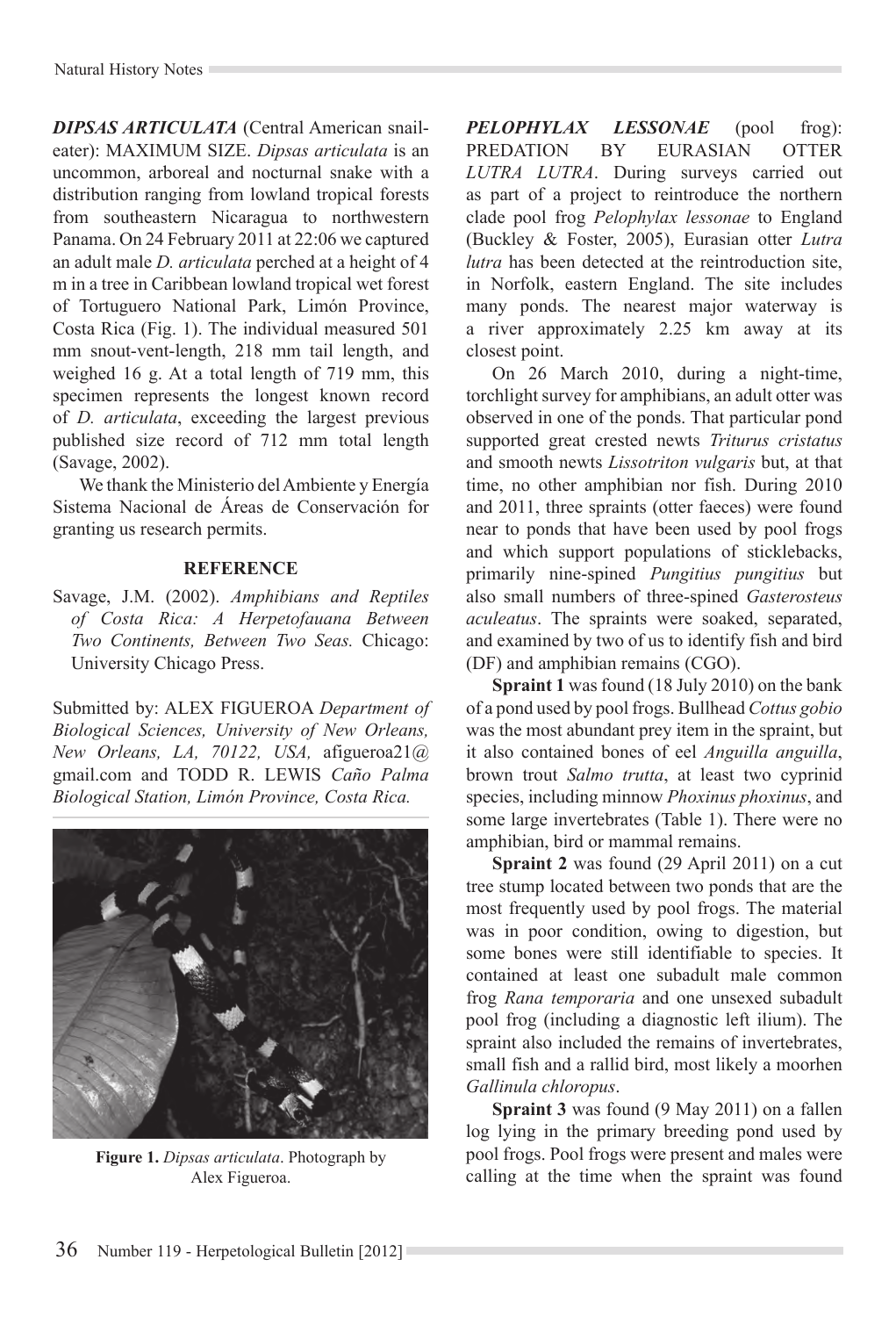| <b>Spraint</b> | 1                                                                                                             | $\overline{2}$                                                           | 3                                                              |
|----------------|---------------------------------------------------------------------------------------------------------------|--------------------------------------------------------------------------|----------------------------------------------------------------|
| Date           | $18-07-10$                                                                                                    | $29-04-11$                                                               | $09 - 05 - 11$                                                 |
| Invertebrate   | Dytiscus sp.<br>Odonate larva<br>Melolontha melolontha                                                        | Dytiscus sp.<br>Aeshnidae larvae                                         |                                                                |
| Fish           | Anguilla anguilla<br>Phoxinus phoxinus<br>At least one other cyprinid species<br>Salmo trutta<br>Cottus gobio | Gasterosteidae sp.<br>Cottus gobio                                       | <i>Phoxinus phoxinus</i><br>Salmo trutta<br>Gasterosteidae sp. |
| Amphibian      |                                                                                                               | Rana temporaria (subadult male)<br><i>Pelophylax lessonae</i> (subadult) |                                                                |
| <b>Bird</b>    |                                                                                                               | Rallidae sp.<br>(probably Gallinula chloropus)                           |                                                                |

**Table 1.** Prey identified in otter spraint.

## **REFERENCES**

The only fish species known to occur in the ponds are sticklebacks. The remains of other fishes in the spraints suggest that these prey were captured elsewhere, consistent with otter either passing through the site, or temporarily visiting. The remains of a pool frog in one of the spraints demonstrate that this reintroduced amphibian is prey for otters. The European otter occurs throughout western Europe (MacDonald & Barrett, 1993), encompassing the range of the pool frog.

but it contained bones of fishes only (Table 1.).

Amphibians, mainly anurans, are a significant prey item for the otter, usually secondarily to fish, with numbers taken peaking during the amphibians' aquatic phases such as hibernation and breeding (e.g. Weber, 1990; Clavero et al., 2005; Britton et al., 2006). The scarcity of pool frog remains in spraint at this site suggests that predation of this species has, so far, not been extensive. Otters are opportunistic predators and so although they are unlikely to prey preferentially on amphibians, high rates of predation can occur when the latter are aggregated in water bodies (e.g. Cogălniceanu et al., 2010). An otter chancing upon a breeding aggregation of pool frogs could seriously harm the reintroduction programme while the establishing population remains small and confined to only a few ponds.

Survey work was funded by Anglian Water and Natural England.

- Buckley, J. & Foster, J. (2005). Reintroduction strategy for the pool frog *Rana lessonae* in England. English Nature Research Report 642. Peterborough: English Nature.
- Britton, J.R., Pegg, J., Shepherd, J.S. & Toms, S. (2006). Revealing the prey items of the otter *Lutra lutra* in South West England using stomach content analysis. *Folia Zool.* **55** (2), 167-174.
- Clavero, M., Prenda, J. & Delibes, M. (2005). Amphibian and reptile consumption by otters (*Lutra lutra*) in a coastal area in southern Iberian peninsula. *Herpetol. J*. **15** (2), 125-131.
- Cogălniceanu, D., Márquez, R. & Beltrán, J.F. (2010). Impact of otter (*Lutra lutra*) predation on amphibians in temporary ponds in Southern Spain. *Acta Herpetologica* **5** (2), 217-222.
- McDonald, D.W. & Barrett, P. (1993). *Collins Field Guide. Mammals of Britain and Europe*. London: HarperCollins.
- Weber, J.-M. (1990). Seasonal exploitation of amphibians by otters (*Lutra lutra*) in north-east Scotland. *J. Zool. Lond*. **220**, 641-651.

Submitted by: DAN FORMAN, *Conservation Ecology Research Team, Department of Biosciences, Swansea University, Singleton Park, Swansea SA2 8PP, UK*, CHRIS GLEED-OWEN, *CGO Ecology Ltd.* and JOHN BAKER, johninhalesworth@aol.com.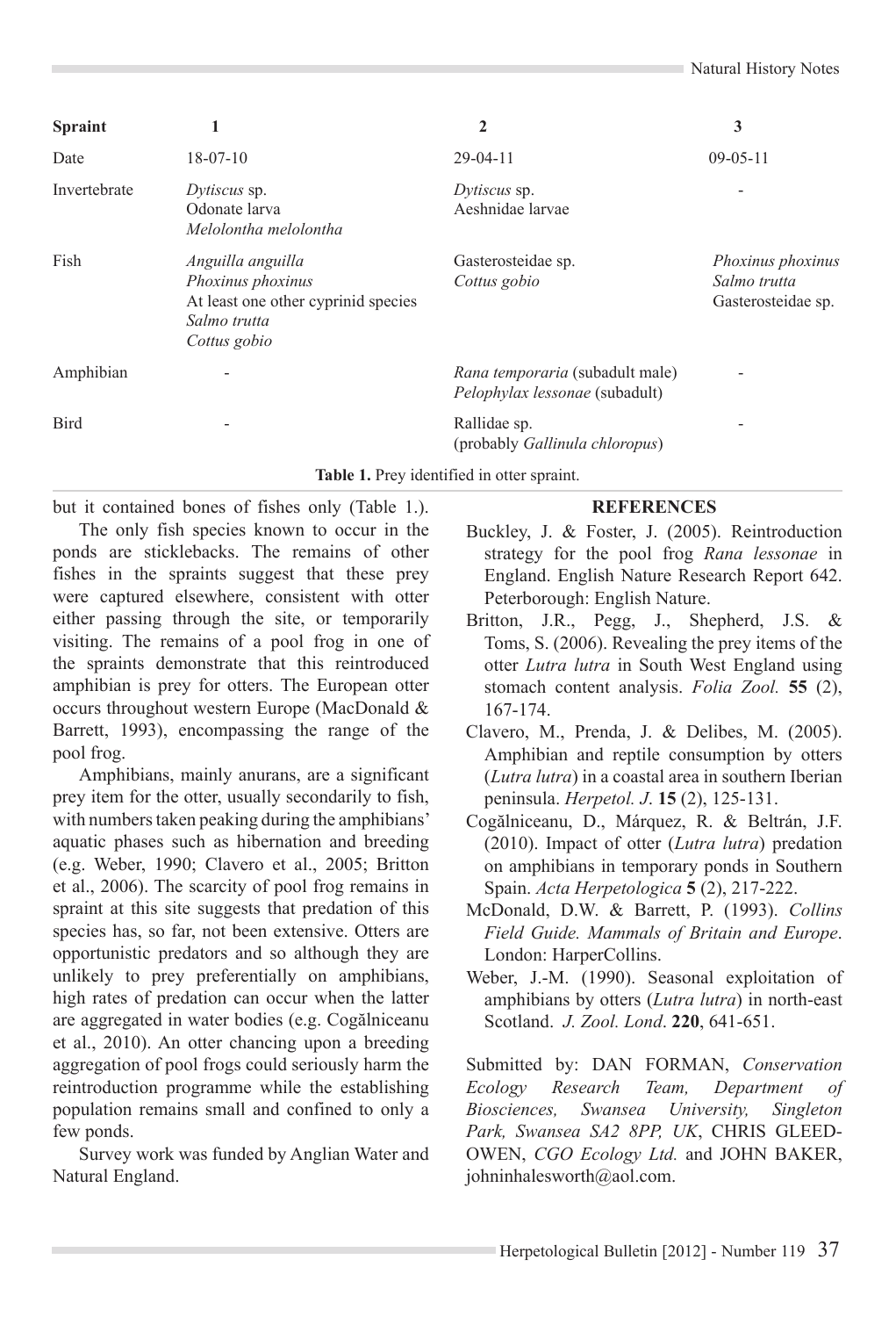#### Natural History Notes

*Pseudemys concinna* (river cooter): UK ALIEN SPECIES. The farming and export of *Trachemys scripta elegans* for the pet trade and subsequent releases into the wild have been a concern for environmentalists for many years. Releases have resulted in the establishment of feral populations across the globe, including the UK. As a consequence *T. s. elegans* has been identified as one of the world's top 100 invasive species (Lowe et al., 2000). In 1998 the UK government banned *T. s. elegans* imports but other species (or subspecies), including several types of sliders (*T. s. scripta* and *T. s. troosti*) and river cooter (*Pseudemys concinna*) continue to be imported. Although *T. s. elegans* is apparently unable to reproduce successfully in the UK it can persist for many years and sightings of feral terrapins in northern areas of the UK usually concern only this species (RM pers. obs.)*.* This note reports on a sighting of a different terrapin species in northern England.

On 28 July 2011 one of us (JSB) photographed a terrapin basking near the edge of the Leeds/ Liverpool Canal near Saltaire (53o50`N). The weather was sunny and warm and the selected basking site was a log in a semi-shaded area (Fig. 1 above). The terrapin had been seen swimming in the canal some weeks earlier and had an estimated straight-line carapace length of approximately 28 cm and would hence be an adult. It was seen again on 21 August at 08:20 emerging onto the same log to bask. It quickly returned to the water at the approach of cyclists but by 09:12 was back basking on the log. Further observations of basking were made at the same location on 22 August at 02:45 when water temperature was  $18.6$ °C and the air temperature 15.5oC. A further sighting on 4 September, during mainly overcast weather, enabled a photograph of the neck markings (Fig. 1 below).

The canal is frequently used for pleasure boating, disturbing its muddy base, which may explain why the shell pattern is not particularly distinct and appears to differ daily. Wide yellow stripes on the underside of the neck with the central chin stripe dividing to form a Y-shaped mark, and notching at the rear of the carapace indicate it is a river cooter *P. concinna* from the eastern USA (Ernst & Lovich, 2009). The tail and front claws are short suggesting it is female.

River cooters are mainly herbivorous as adults and capable of hibernating at the bottom of ponds for several months (Ernst & Lovich, 2009) and hence have the potential to survive for long periods in the UK. Non-native species may disrupt ecological systems by predation or through competitive exclusion, but the numbers



**Figure 1**. First sighting on 28 July shows what appears to be a carapace covered in silt (above). Neck markings are those of a river cooter, which is supported by the serrations at the rear of the carapace (below).

of *P. concinna* imported are small compared to the former trade in *T. s. elegans* hence they may not present the same level of threat. However, their influence on UK ecosystems is unknown.

We are grateful to Christine Tilley (British Chelonia Group) for assistance with identification.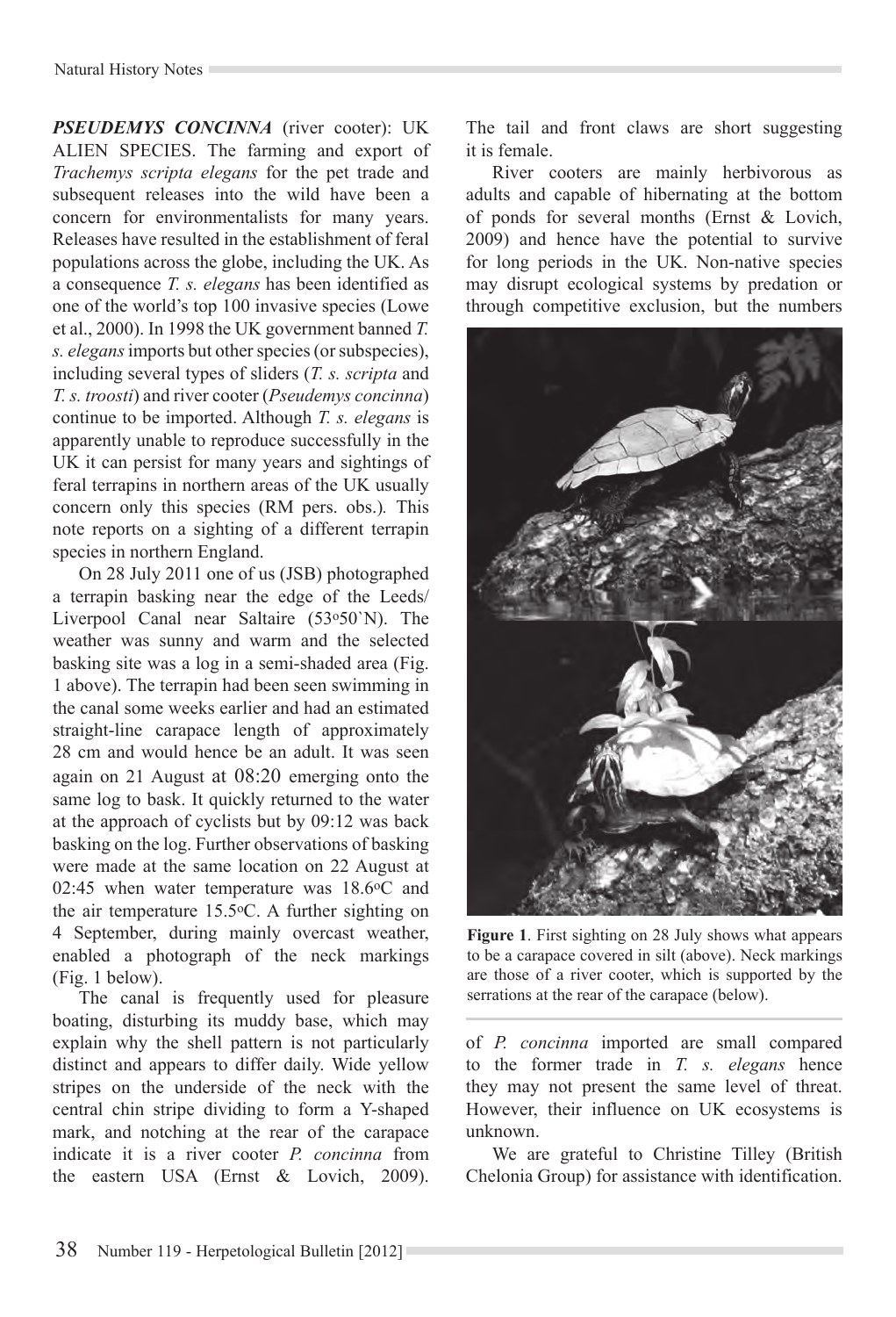### **REFERENCES**

- Ernst, C.H., & Lovich, J.E. (2009). *Turtles of the United States and Canada*. Washington DC: Smithsonian Institute Press.
- Lowe, S.J., Browne, M., Boudjelas, S. & De Porter, M. (2000). *100 of the World's Worst Invasive Alien Species*. Auckland, New Zealand: IUCN/ SSC Invasive Species Specialist Group (ISSG).

Submitted by: JOHN SMITH-BAXTER, *2 Rose Avenue, Horsforth, Leeds, UK,* jsmithbaxter@ yahoo.com and ROGER MEEK, *7 Rue Georges Clemenceau, Chasnais, France*, Rogermeek85@ aol.com.

*RANA SYLVATICA* (wood frog): LARVAL DURATION. *Rana sylvatica* is a widespread North American frog that breeds primarily in ephemeral wetlands in early spring. The duration of the larval period varies among populations and is influenced by temperature, latitude, altitude, density and pond-drying. Time to metamorphosis is a highly important life history trait in this species, as ephemeral wetlands typically dry by mid-summer in the eastern United States. Wood frog tadpoles that do not complete metamorphosis before ponddrying perish. In 2010 and 2011, I collected wood frog egg masses (total  $n = 33$ ) from Pennsylvania Game Lands #176, Centre County, Pennsylvania, USA, and raised a subset of tadpoles from each clutch to metamorphosis in the laboratory. I observed a mean larval duration of 62.2 days  $\pm$ 0.65 SE for a total of 564 tadpoles that survived to metamorphosis, with larval duration ranging from 34 to 118 days.

One tadpole (not included in the above average) spent 147 days (almost five months) in the larval phase before metamorphosing. This tadpole hatched in the laboratory on 4 April 2011, sprouted one hind limb on 26 August and the second hind limb on 28 August 2011, thus completing metamorphosis approximately three months later than the average tadpole in our study population. At metamorphosis, this individual had a snoutvent length of 11 mm and was 0.612 g, which was close to the averages of other individuals at metamorphosis in this population. Although all

tadpoles were raised in the laboratory under a constant temperature (22.2°C), the majority of tadpoles completed metamorphosis before their respective ponds dried in the field. The larval duration of this unusual tadpole even exceeds by 14 days the maximum duration of a high-altitude population in the Shenandoah Mountains, Virginia, where larval duration is typically very long, ranging from 82 to 133 days (Berven, 1982). This intra-population variation is notable in a species with strong selection on larval duration due to pond-drying. This specimen will ultimately be deposited in the Langkilde Laboratory, Penn State University, Pennsylvania, with a voucher number of 1:1.5H.28 Aug 11.

#### **REFERENCE**

Berven, K.A. (1982). The genetic basis of altitudinal variation in the wood frog *Rana sylvatica* II. An experimental analysis of larval development. *Oecologia* **52**, 360-369.

Submitted by: LINDSEY SWIERK *208 Mueller Laboratory, Biology Department, Penn State University, University Park, Pennsylvania 16802, USA*. lindseyns@psu.edu.



*Rhinella granulosa* and *Physalaemus kroyeri*: INVERTEBRATE DYTISCID PREDATORS. The dytiscid family of predatory water beetles comprises a large number of species distributed almost worldwide. It includes some of the main predators of adults and larvae of several anuran species, as reported by researchers since 1960s (see Wells, 2007). Dytiscids are important predators of adults and larvae of anurans (Rubbo et al., 2006; Wells, 2007), playing a fundamental role in the demographic control of amphibian populations (Ideker, 1979; Formanowicz, 1986; Holomuzki, 1986). In addition to anurans, the diet of adults and larvae of dytiscid beetles includes invertebrates (e.g., molluscs, crustaceans, insects, and leeches) and vertebrates such as small fish.

In the present study, we report two events of anuran predation by dytiscids: adults of *Megadytes*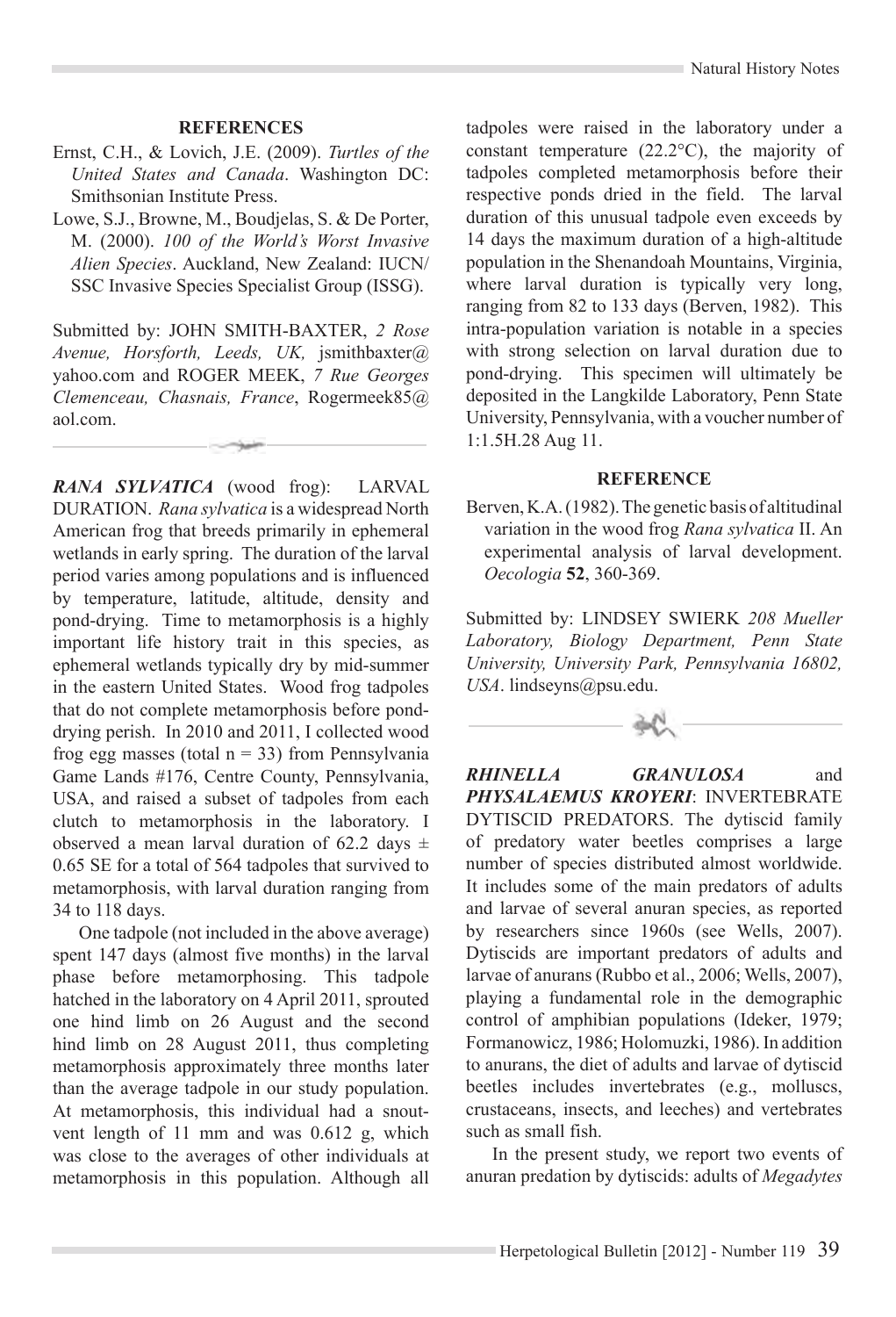(*Bifurcitus*) *lherminieri* (Laporte, 1835) preying on an adult of *Rhinella granulosa* (Spix, 1824) (Anura, Bufonidae) and larvae of *Rhantus* (*R.*) *calidus* (Fabricius, 1792) preying on larvae of *Physalaemus kroyeri* (Reinhardt and Lütken, 1862) (Anura, Leiuperidae).

Both *Megadytes lherminieri* and *Rhantus calidus*  have a wide geographic distribution. According to the biogeographic categories proposed by Benetti & Garrido (2004) *M. lherminieri* is a Neotropical species, found from Mexico to Argentina, while *R. calidus* is an interamerican species, found from Canada to Patagonia. Few studies have focused on the ecology of this group of coleopterans. Most are taxonomic studies and do not report on the diet of these species (Benetti & Régil, 2004; Ferreira Jr. et al., 1998).

On 22 October 2010, we observed a breeding event of *Rhinella granulosa*, in a semi-permanent water body (11 x 7 m) in the rural municipality of Jequié, Bahia state (13º56'34.5"S, 40º06'31.6"W, altitude of 700 m above sea level). *Rhinella granulosa* is a small frog with a wide geographic distribution (from northern Rio de Janeiro to eastern Minas Gerais, Espírito Santo, Bahia, Piaui, and eastern Maranhão to Pernambuco and Rio Grande do Norte) (Frost, 2011). Two adult *M. lherminieri* were observed attacking and preying on an adult male of *R. granulosa* (SVL = 50.2 mm) (Fig. 1). Before the attack, the frog was floating, possibly actively searching for females, a strategy widely used by frogs of this genus during reproductive events (Haddad & Bastos, 1997; Dayton & Fitzgerald, 2001; Wells, 2007; Narvaes & Rodrigues, 2009). During the attack, the anuran was turned upside down by the two *M. lherminieri*. While partially submersed, the body fluids of the frog were consumed in approximately 40 minutes by the predators. Only the skin and venom glands remained.

Reports of the predation of adult vertebrates by dytiscid beetles are relatively rare in the literature (e.g., Ideker, 1979; Johnson et al., 2003; Caputo et al., 2006). Among invertebrates it is more commonly described for species that present a needle-like proboscis (Haddad & Bastos, 1997; Brasileiro et al., 2003). The absence of a more specialised buccal apparatus in *M. lherminieri*

(masticatory apparatus) might indicate a learning process regarding the most palatable portions of anurans or mechanisms to detect the venom produced by the skin and/or paratoid glands of *R. granulosa.*

The second incidence of predation was observed in the laboratory. On 19 November 2010 two clutches of *Physalaemus kroyeri* were collected from another semi-permanent water body (5 x 3 m) in the same region and maintained in the laboratory. After tadpoles emerged (24 hrs), larvae of *R. calidus* were also observed, presumably originating from eggs laid on the foam nest. The individuals observed during the predation events were fixed in 10% formalin (adult anuran) and/ or fixed in 70% ethanol, and deposited in the zoological collection of the State University of Southwest Bahia, municipality of Jequié, Bahia state, Brazil.

On 26 November 2010 another nest of the same anuran species was collected from the same water body and maintained in the laboratory without removing larvae of *R. calidus*. All eggs and newlyemerged tadpoles were preyed upon by the larva of *R. calidus*, which also consumed its siblings. Egg deposition on clutches of anurans may be an adaptive behaviour for *R. calidus*, ensuring a food source for its offspring.

The authors are thankful to Ana Paula Barbosa, Rosiane Nunes e Ivan Cardoso do Nascimento for assistance in the field and laboratory, and to Cristina O. Gridi-Papp for translating the manuscript**.**

# **References**

- Benetti, C.J. & Garrido, J. (2004). Fauna de coleópteros acuáticos (Adephaga y Polyphaga) de Uruguay (América del Sur). *Boletín de la Asociación Española de Entomología* **28** (1-2), 153-183.
- Benetti, C.J. & Régil, J.A. (2004). Fauna composition of water beetles (Coleoptera: Adephaga) in seven water environments in the municipality of Gramado, RS, Brazil. *Acta Limnol. Bras*. **16**(1), 1-11.
- Brasileiro, C.A., Sawaya, R.J. & Giraldelli, G. (2003). *Physalemus cuvieri* (Barker Frog). Predation. *Herp. Rev.* **34** (2), 137.
- Caputo, F.P., Nardi, G. & Bertolani, P. (2006).